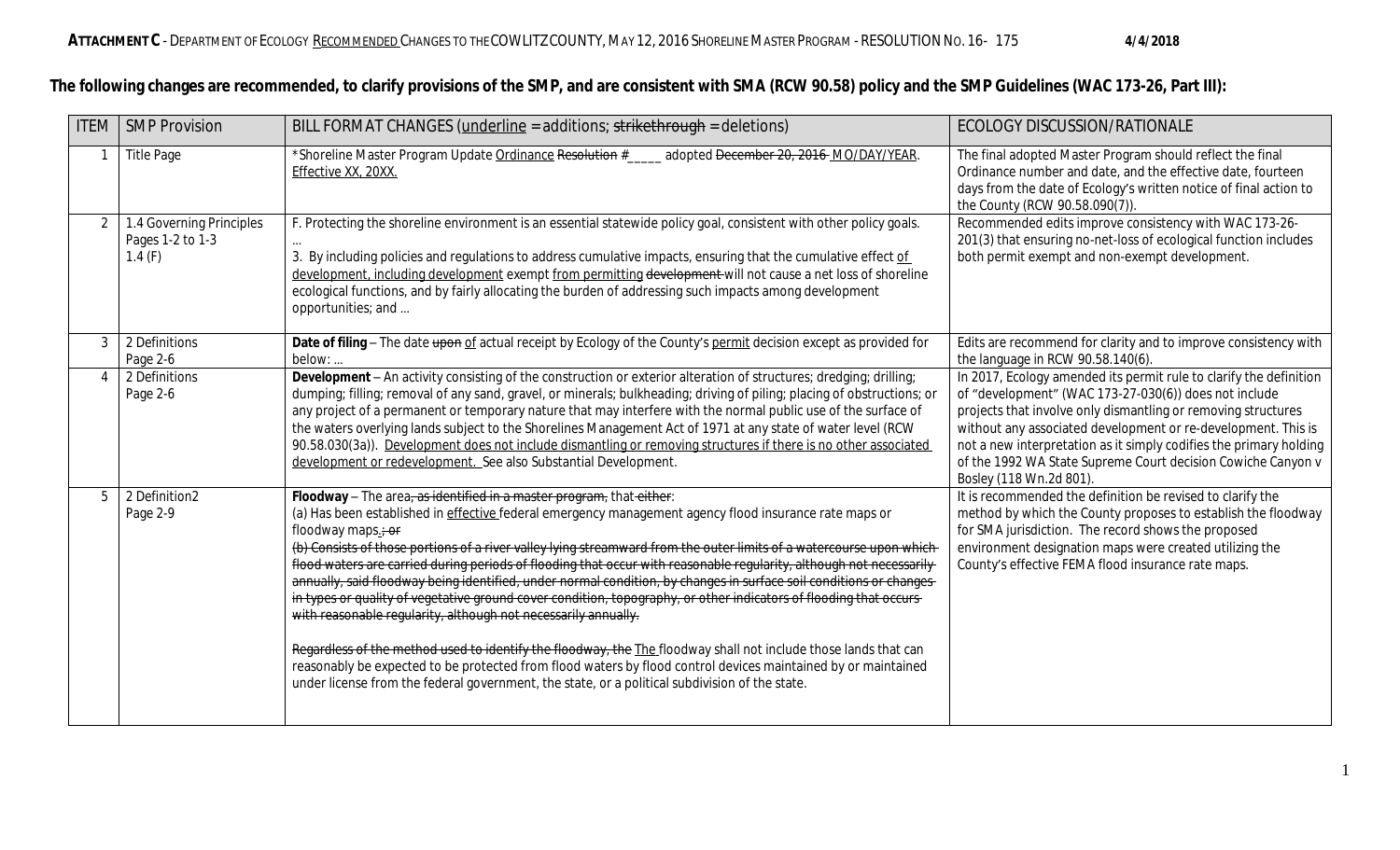| <b>ITEM</b> | <b>SMP Provision</b>          | BILL FORMAT CHANGES (underline = additions; strikethrough = deletions)                                                                                                                                                                                                                                                                                                                                                                                                                                                                                                                                                                                                                                                                                                                                                                                                                                                                                                                                                                                                                                                                                                                                                                                                                                                                                                                                                                                                                                                                                                                                                                                                                                                                                                                                                                                                                                                                                                 | ECOLOGY DISCUSSION/RATIONALE                                                                                                                                                                           |
|-------------|-------------------------------|------------------------------------------------------------------------------------------------------------------------------------------------------------------------------------------------------------------------------------------------------------------------------------------------------------------------------------------------------------------------------------------------------------------------------------------------------------------------------------------------------------------------------------------------------------------------------------------------------------------------------------------------------------------------------------------------------------------------------------------------------------------------------------------------------------------------------------------------------------------------------------------------------------------------------------------------------------------------------------------------------------------------------------------------------------------------------------------------------------------------------------------------------------------------------------------------------------------------------------------------------------------------------------------------------------------------------------------------------------------------------------------------------------------------------------------------------------------------------------------------------------------------------------------------------------------------------------------------------------------------------------------------------------------------------------------------------------------------------------------------------------------------------------------------------------------------------------------------------------------------------------------------------------------------------------------------------------------------|--------------------------------------------------------------------------------------------------------------------------------------------------------------------------------------------------------|
| 6           | 2 Definitions<br>Page 2-11    | In-stream structure means a structure placed by humans within a stream or river waterward of the ordinary high-<br>water mark that either causes or has the potential to cause water impoundment or the diversion, obstruction, or<br>modification of water flow. In-stream structures may include those for hydroelectric generation, irrigation, water<br>supply, flood control, transportation, utility service transmission, fish habitat enhancement, or other purpose.                                                                                                                                                                                                                                                                                                                                                                                                                                                                                                                                                                                                                                                                                                                                                                                                                                                                                                                                                                                                                                                                                                                                                                                                                                                                                                                                                                                                                                                                                           | Including this definition is recommended for consistency with<br>WAC 173-26-241(3)(g).                                                                                                                 |
| $7^{\circ}$ | 2 Definitions<br>Page 2-11    | Marina - Any private commercial or club-owned facility consisting of docks or piers serving five or more vessels or<br>a shared moorage serving a subdivision serving with the capacity to serve 10 or more vessels.                                                                                                                                                                                                                                                                                                                                                                                                                                                                                                                                                                                                                                                                                                                                                                                                                                                                                                                                                                                                                                                                                                                                                                                                                                                                                                                                                                                                                                                                                                                                                                                                                                                                                                                                                   | Revision is recommended to improve clarity and internal<br>consistency.                                                                                                                                |
| 8           | 2 Definitions<br>Page 2-13    | Off-site mitigation - To replace critical areas or shoreline habitats away from the site on which a critical area or<br>shoreline habitat has been impacted. Compensation for project impacts in a different location then the project<br>site.                                                                                                                                                                                                                                                                                                                                                                                                                                                                                                                                                                                                                                                                                                                                                                                                                                                                                                                                                                                                                                                                                                                                                                                                                                                                                                                                                                                                                                                                                                                                                                                                                                                                                                                        | Revised language improves clarity and internal consistency with<br>provisions in the CAO. Mitigation is not limited to<br>"replacement" of critical areas or shoreline habitats.                       |
| 9           | 2 Definitions<br>Page 2-22    | Substantial development - Any development of which the total cost or fair market value exceeds six thousand,<br>four hundred, and sixteen dollars seven thousand and forty-seven dollars, or any development which materially<br>interferes with the normal public use of the water or shorelines of the state. The dollar threshold must be adjusted<br>for inflation by the Washington State Office of Financial Management every five years, beginning July 1, 2007,<br>based upon changes in the consumer price index during that time period.                                                                                                                                                                                                                                                                                                                                                                                                                                                                                                                                                                                                                                                                                                                                                                                                                                                                                                                                                                                                                                                                                                                                                                                                                                                                                                                                                                                                                     | The Office of Financial Management adjusted the cost threshold<br>for substantial development effective September 2, 2017. (RCW<br>90.58.030(3)(e)                                                     |
|             | 10 2 Definitions<br>Page 2-14 | Wetlands or wetland areas - Those areas that are inundated or saturated by surface or groundwater at a<br>frequency and duration sufficient to support, and that under normal circumstances do support a prevalence of<br>vegetation adapted for life in saturated soil conditions. Wetlands generally include swamps, marshes, bogs, and<br>similar areas. Wetlands do not include those artificial wetlands intentionally created from non-wetland sites,<br>including, but not limited to, irrigation and drainage ditches, grass-lined swales, canals, detention facilities,<br>wastewater treatment facilities, farm ponds, and landscape amenities, or those wetlands created after July 1,<br>1990, that were unintentionally created as a result of the construction of a road, street, or highway. Wetlands may<br>include those artificial wetlands intentionally created from non-wetland areas to mitigate the conversion of<br>wetlands. For identifying and delineating a wetland, the methodology shall be done in accordance with the<br>approved federal wetland delineation manual and applicable regional supplements as provided in RCW 90.58.380<br>and WAC 173-22-035. For specific information on wetlands see Chapter 19.15.120 of the Cowlitz County Critical<br>Areas Code.<br>Three general types of wetlands are emergent, forested and scrub-shrub:<br>1. Emergent wetland - A wetland with at least 30 percent of the surface area covered by erect, rooted,<br>herbaceous vegetation extending above the water surface as the uppermost vegetative stratum.<br>2. Forested wetland - A wetland with at least 30 percent of the surface area covered by woody vegetation<br>greater than 20 feet in height that is at least partially rooted within the wetland.<br>3. Scrub-shrub wetland - A wetland with at least 30 percent of its surface area covered by woody<br>vegetation less than 20 feet in height as the uppermost stratum. | Recommended edits improve consistency with the definition in<br>WAC 173-22-030(10). The Critical Areas Ordinance contains<br>specific information on wetlands and it is appropriate to point to<br>it. |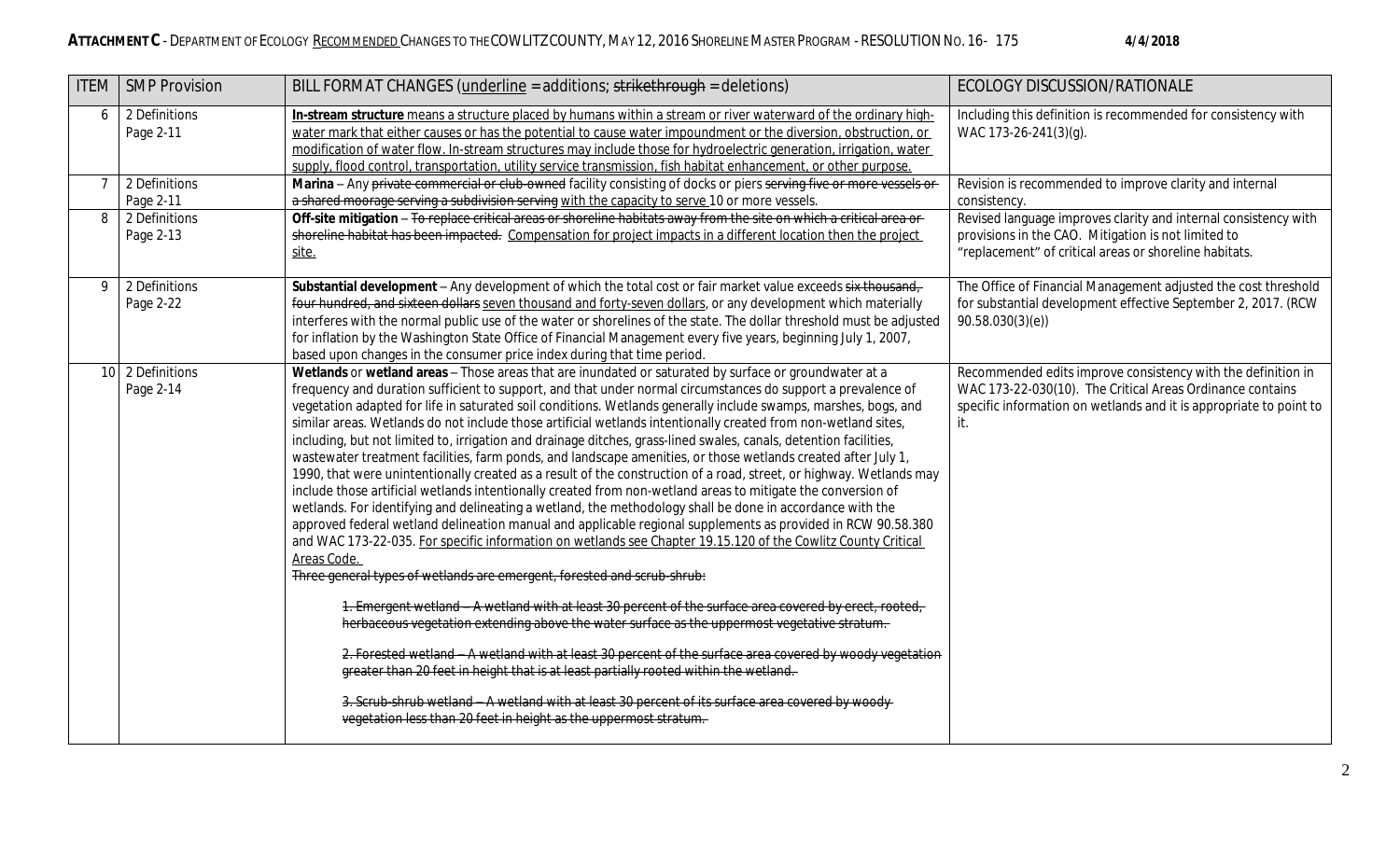| <b>ITEM</b> | <b>SMP Provision</b>                                                                             | BILL FORMAT CHANGES (underline = additions; strikethrough = deletions)                                                                                                                                                                                                                                                                                                                                                                                                                                                                                                                                                                                                                                                                                       | ECOLOGY DISCUSSION/RATIONALE                                                                                                                                                                                                                                                                                                                                                                                                                                                                                                                                                                                                                                                                                                      |
|-------------|--------------------------------------------------------------------------------------------------|--------------------------------------------------------------------------------------------------------------------------------------------------------------------------------------------------------------------------------------------------------------------------------------------------------------------------------------------------------------------------------------------------------------------------------------------------------------------------------------------------------------------------------------------------------------------------------------------------------------------------------------------------------------------------------------------------------------------------------------------------------------|-----------------------------------------------------------------------------------------------------------------------------------------------------------------------------------------------------------------------------------------------------------------------------------------------------------------------------------------------------------------------------------------------------------------------------------------------------------------------------------------------------------------------------------------------------------------------------------------------------------------------------------------------------------------------------------------------------------------------------------|
| 11          | 3.1 Applicability<br>Page 3-3<br>3.1J                                                            | J. Unless specifically exempted by statute, all proposed uses and development occurring within shoreline<br>jurisdiction must conform to chapter 90.58 RCW, the Shoreline Management Act and this Program whether or not<br>a permit is required. All prior approved shoreline substantial development permits, and local and state approved<br>conditional use permits or variances are recognized as being accepted valid, unless overturned by a court decision.<br>Major changes or new phases of projects that were not included in the originally approved plan will be subject to<br>the policies and regulations of this Program.                                                                                                                    | Recommended edits improve clarity.                                                                                                                                                                                                                                                                                                                                                                                                                                                                                                                                                                                                                                                                                                |
|             | 12 3.1 Applicability<br>Page 3-3                                                                 | 3.1 Applicability<br>K. Certain developments are not required to obtain shoreline permits or local reviews as described in WAC 173-<br>27-044.<br>L. Certain developments are not subject to the Shoreline Management Act as described in WAC 173-27-045.                                                                                                                                                                                                                                                                                                                                                                                                                                                                                                    | Revisions are recommended for improved implementation and<br>consistency with WAC 173-27.<br>Addition of 3.1.K and L will more clearly address two separate<br>categories of activities, identified by the Legislature which either<br>do not need shoreline permits or are not required to meet<br>requirements of the Shoreline Management Act.<br>In 2017, Ecology revised its rule to reflect these distinctions.<br>WAC 173-27-044 consolidates three special exceptions to the<br>requirement for shoreline permits and the applicability of local<br>Shoreline Master Programs.<br>Ecology also revised WAC 173-27-045, a separate rule that<br>describes developments which are not required to meet SMA<br>requirements. |
|             | 13 3.2 Exemptions from a<br>Shoreline Substantial<br>Development Permit<br>Page 3-3<br>3.2(A)(2) | 3.2 Exemptions from a Shoreline Substantial Development Permit<br>A. A Shoreline Substantial Development Permit (SSDP) (see Section 8.7.C, Shoreline Substantial Development<br>Permit) shall be required for projects occurring within the County's shoreline jurisdiction pursuant to the<br>requirements and procedures contained in WAC 173-27, Shoreline Management Permit and Enforcement<br>Procedures; except that:<br>1. A SSDP is not required for projects that are below the threshold levels established in WAC 173-27-040(2),<br>Developments exempt from substantial development permit requirement.<br>2. A SSDP is not required for those actions described in WAC 173-27-045, Developments not subject to the<br>Shoreline Management Act. | Revision is recommended consistent with the recommended<br>changes to 3.1 Applicability (See Recommended change 12)                                                                                                                                                                                                                                                                                                                                                                                                                                                                                                                                                                                                               |
|             | 14 3.3 Nonconforming<br>Development<br>Page 3-5<br>3.3(H)                                        | 3.3 Nonconforming Uses and Development<br>H. If a nonconforming use or structure is destroyed by any natural or accidental cause, it may be<br>reconstructed to those configurations existing immediately prior to the time the development was<br>damaged,  If court action rules at any time that the owner of the destroyed pre-existing nonconforming                                                                                                                                                                                                                                                                                                                                                                                                    | Revision to the title is recommended for consistency with the<br>intent of the section to address both uses and development.<br>The recommended edit removes the word "building" which is a                                                                                                                                                                                                                                                                                                                                                                                                                                                                                                                                       |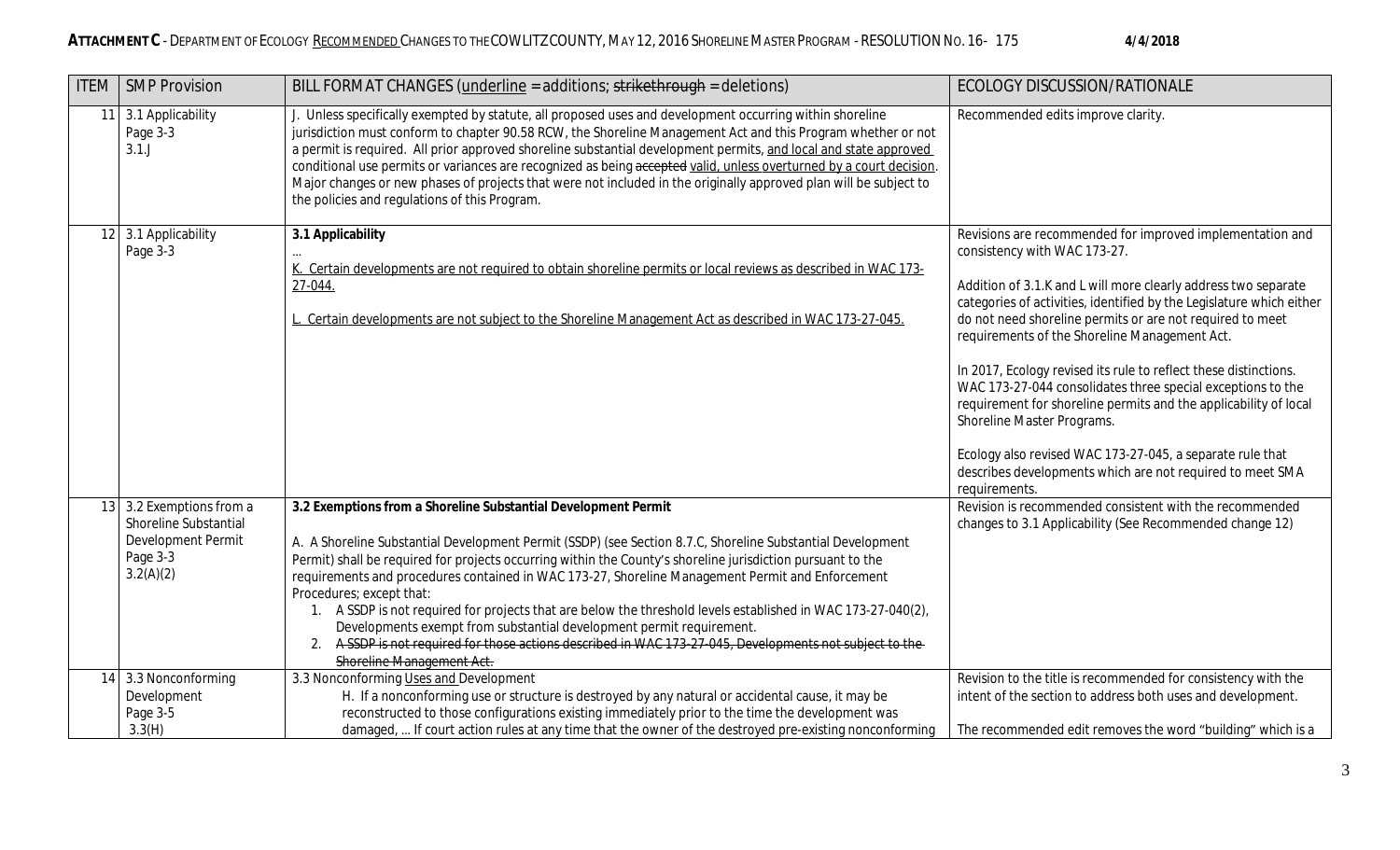| <b>ITEM</b> | <b>SMP Provision</b>                                                                                        | BILL FORMAT CHANGES (underline = additions; strikethrough = deletions)                                                                                                                                                                                                                                                                                                                                                                                                                                                                                                                                                                                                                                                                                                                                                                                                                                                                                                                                                                                                                                                                                      | ECOLOGY DISCUSSION/RATIONALE                                                                                                                                                                           |
|-------------|-------------------------------------------------------------------------------------------------------------|-------------------------------------------------------------------------------------------------------------------------------------------------------------------------------------------------------------------------------------------------------------------------------------------------------------------------------------------------------------------------------------------------------------------------------------------------------------------------------------------------------------------------------------------------------------------------------------------------------------------------------------------------------------------------------------------------------------------------------------------------------------------------------------------------------------------------------------------------------------------------------------------------------------------------------------------------------------------------------------------------------------------------------------------------------------------------------------------------------------------------------------------------------------|--------------------------------------------------------------------------------------------------------------------------------------------------------------------------------------------------------|
|             |                                                                                                             | structure or building was responsible for said destruction, then any existing or future structure shall<br>conform to the provisions of this chapter.                                                                                                                                                                                                                                                                                                                                                                                                                                                                                                                                                                                                                                                                                                                                                                                                                                                                                                                                                                                                       | term already included in the definition of "structure."                                                                                                                                                |
|             | 15 Non-conforming uses SMP<br>Page 3-5, 3.3(L)                                                              | L. Notwithstanding Sections 3.3.A through 3.3.K, the following shall apply only to pre-existing legally established<br>residential structures, including floating homes, constructed prior to the effective date of this Program:<br>Residential structures and appurtenant structures that were legally established and are used for a<br>1.<br>conforming use, but that do not meet standards for the following, shall be considered a conforming<br>structure: Setback, buffers, or yards; area; bulk; height; or density.<br>2. The County shall allow redevelopment, expansion, or a change of classification of occupancy for the<br>residential structure if it is consistent with the SMP, including requirements for no net loss of shoreline<br>ecological functions. For example, vertical, lateral or anterior expansions that do not intrude farther<br>horizontally into a required buffer and which are consistent with the maximum height allowed by this SMP<br>or underlying zoning may be allowed.<br>Pre-existing legally established floating homes may be relocated so long as consistency with the SMP is<br>a.<br>achieved.<br>$3.$ | The revisions are recommended for clarity.                                                                                                                                                             |
|             | 16 4.3 Historic, Cultural,<br>Archeological, and<br><b>Educational Resources</b><br>Page 4-4<br>4.3.2(B)(5) | 4.3.2 Policies<br>B.<br>5. Development which might destroy an archaeological or historic site may be delayed to allow the appropriate<br>agency or organization to investigate options to purchase the site, design a proposal to avoid areas of concern, or<br>conserve artifacts. Such delays will not be prolonged if little or no interest is shown, or if a group wanting<br>protection tends to cause delay.                                                                                                                                                                                                                                                                                                                                                                                                                                                                                                                                                                                                                                                                                                                                          | Recommended edit to remove a regulatory provision in a policy.                                                                                                                                         |
|             | 17 4.7 Public access<br>Pages 4-12 and 4-13<br>4.7.2(A)(4) and $(F)$                                        | 4.7.2 Policies<br>A.4. Where public access can be safely provided, it should be considered as potential mitigation of impacts to<br>shoreline resources and values for all water-related or water-dependent commercial and industrial development<br>unless such improvements are demonstrated to be infeasible or inappropriate.<br>F. Future roads, when built paralleling shorelines, should provide multiple access/view points to the shoreline<br>wherever possible to ease concentration congestion.                                                                                                                                                                                                                                                                                                                                                                                                                                                                                                                                                                                                                                                 | Suggested edit to this policy improves internal consistency with<br>SMP sections 6.5 Public Access and 7.2.6 Industrial and<br>consistency with WAC 173-26-241(3)(f).<br>Recommended edit for clarity. |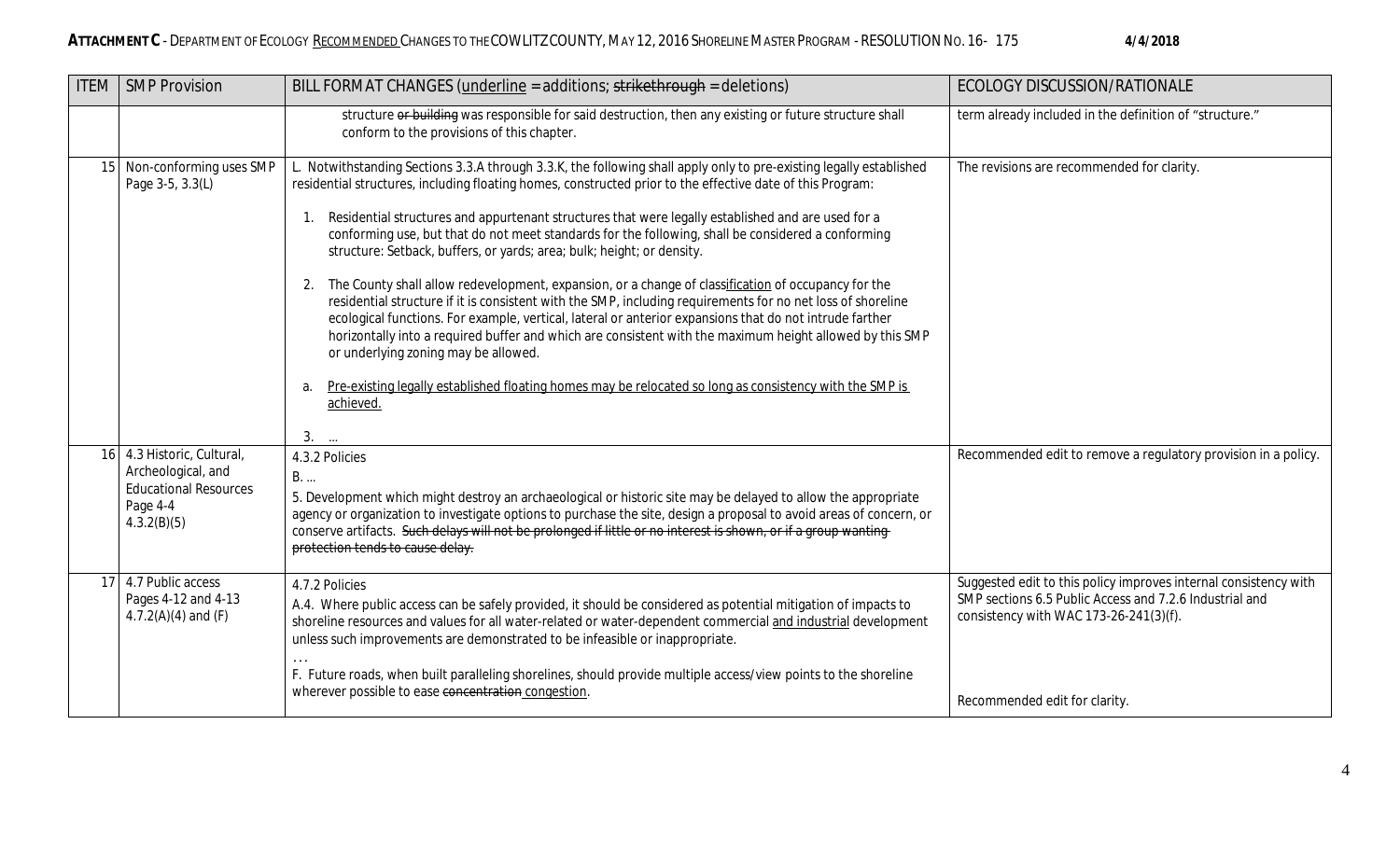| <b>ITEM</b> | <b>SMP Provision</b>                                                                       | BILL FORMAT CHANGES (underline = additions; strikethrough = deletions)                                                                                                                                                                                                                                                                                                                                                                                                                                                                                                                                                                                                                                                                                                                                                                                                                                                                                        | ECOLOGY DISCUSSION/RATIONALE                                                                                        |
|-------------|--------------------------------------------------------------------------------------------|---------------------------------------------------------------------------------------------------------------------------------------------------------------------------------------------------------------------------------------------------------------------------------------------------------------------------------------------------------------------------------------------------------------------------------------------------------------------------------------------------------------------------------------------------------------------------------------------------------------------------------------------------------------------------------------------------------------------------------------------------------------------------------------------------------------------------------------------------------------------------------------------------------------------------------------------------------------|---------------------------------------------------------------------------------------------------------------------|
|             | 18 4.10 Other shoreline uses<br>and modifications<br>Page 4-16<br>4.10.1(C)(3)             | 4.10.1 Other Shoreline Use Policies<br>C. Institutional Uses<br>3. Institutional uses that foster appreciation of shoreline historic, cultural, scientific, and educational resources are<br>encouraged.                                                                                                                                                                                                                                                                                                                                                                                                                                                                                                                                                                                                                                                                                                                                                      | Minor correction, adding punctuation.                                                                               |
|             | 19 4.10.2 Shoreline<br><b>Modification Policies</b><br>Page 4-16<br>4.10.2(A)(5)           | A. General Policies<br>5. The removal of dredge materials, particularly volcanic ash, disposed of within frequently flooded areas should<br>be encouraged for the purpose of conservation and restoration.                                                                                                                                                                                                                                                                                                                                                                                                                                                                                                                                                                                                                                                                                                                                                    | Recommended revision.                                                                                               |
|             | 20 Shoreline Designations<br>5.1 Introduction<br>Page 5-1                                  | Chapters 6 and 7 contain development regulations to specify how and where permitted development can take<br>place within each shoreline designation, and governing govern heights and setbacks.                                                                                                                                                                                                                                                                                                                                                                                                                                                                                                                                                                                                                                                                                                                                                               | Minor recommended edit.                                                                                             |
|             | $21$ 5.4.1 High-Intensity<br>Environment<br>Page 5-3<br>5.4.1(D)                           | Management Policies<br>D. Where unavoidable impacts to ecological functions occur, appropriate mitigation should be provided in<br>accordance with this Program to assure no net loss of ecological function. Where applicable, development should<br>include environmental cleanup and restoration of the shoreline in accordance with relevant state and federal law.                                                                                                                                                                                                                                                                                                                                                                                                                                                                                                                                                                                       | Recommended edit for improved consistency with WAC 173-26-<br>$211(5)(d)(ii)(C)$ .                                  |
| 22          | 6-1 General Shoreline<br>Regulations<br>Introduction<br>Page 6-1                           | This chapter describes contains general regulations which apply to all shorelines of the state that are located in<br>Cowlitz County. The general regulations Chapter is used in conjunction with specific use and modification<br>regulations found in Chapter 7.                                                                                                                                                                                                                                                                                                                                                                                                                                                                                                                                                                                                                                                                                            | Recommended edit for clarity.                                                                                       |
|             | 23 7.1 Shoreline Use,<br>Modification, and<br><b>Standards Table</b><br>Page 7-2<br>7.1(A) | 7.1<br>A. Table 7-1 Permit Requirements for Shoreline Uses and Modifications shall be used to determine which uses or<br>modifications may be permitted, approved with conditions, or prohibited in each shoreline environment as<br>applicable. These permit requirements apply only to new or expanded uses or modifications; legally established<br>existing uses and modifications may continue to exist, be used, and be maintained and repaired. For those uses<br>and modifications that meet the exemption criteria mentioned in Section 3.2, a shoreline substantial development<br>permit is not required if Table 7-1 indicates "P." However, if "CU" is listed for a use or modification that is exempt<br>from the shoreline substantial development permit requirement, that use or modification must obtain a<br>Conditional Use Permit. In the event conflicts exist between Table 7.1 and the text in this chapter, the text shall<br>apply. | Ecology recommends this language be included to clarify that<br>the text holds over any inconsistency in the table. |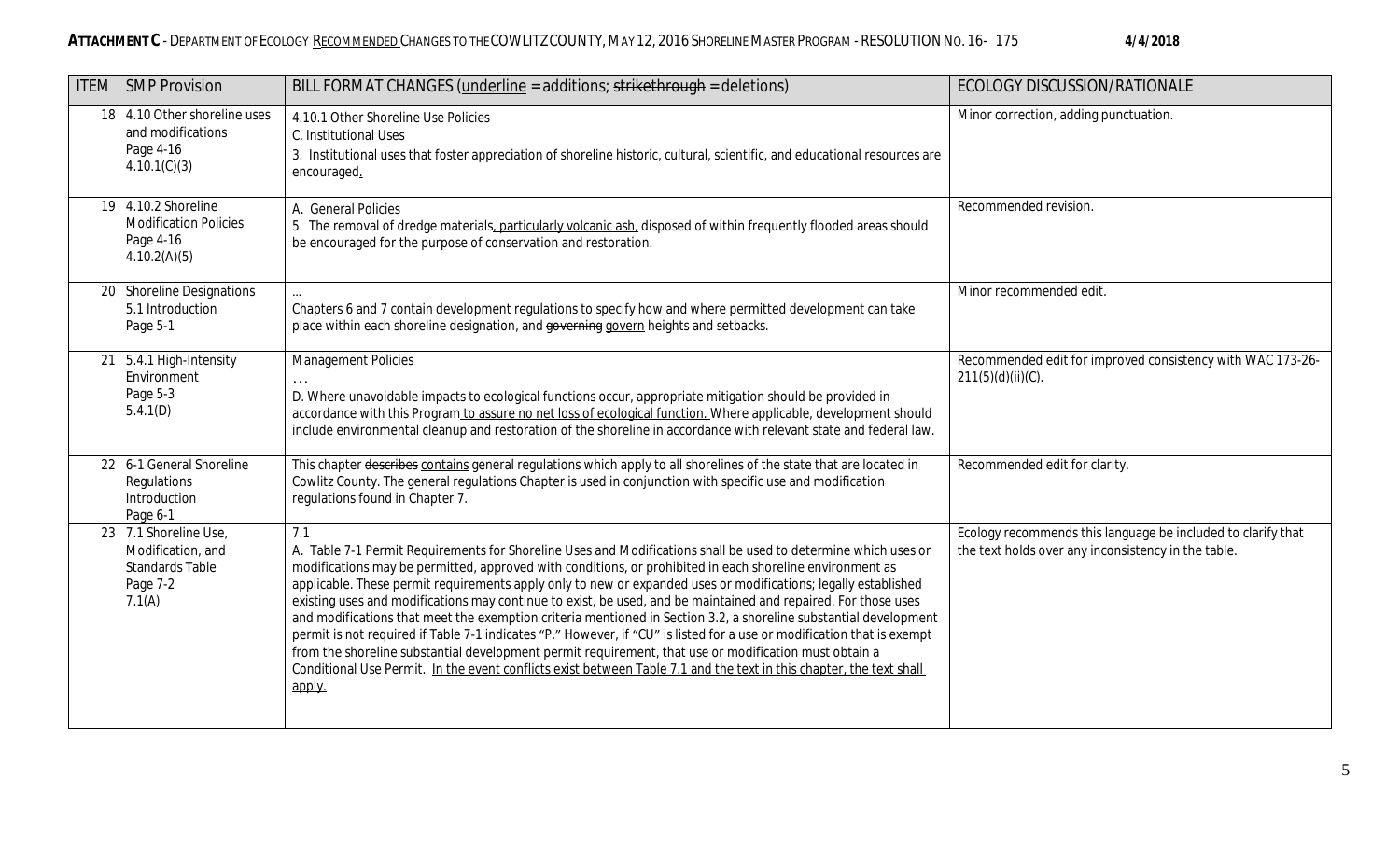| <b>ITEM</b> | <b>SMP Provision</b>                                                                             | BILL FORMAT CHANGES (underline = additions; strikethrough = deletions)                                                                                                                                                                                                                                                                                                                                                                                                                                                                                       | ECOLOGY DISCUSSION/RATIONALE                                                                                                                                                                                                                                                                                                                                                                                                                                                                                                                                                                                               |
|-------------|--------------------------------------------------------------------------------------------------|--------------------------------------------------------------------------------------------------------------------------------------------------------------------------------------------------------------------------------------------------------------------------------------------------------------------------------------------------------------------------------------------------------------------------------------------------------------------------------------------------------------------------------------------------------------|----------------------------------------------------------------------------------------------------------------------------------------------------------------------------------------------------------------------------------------------------------------------------------------------------------------------------------------------------------------------------------------------------------------------------------------------------------------------------------------------------------------------------------------------------------------------------------------------------------------------------|
|             | 24 7.1 Shoreline Use,<br>Modification, and<br><b>Standards Table</b><br>Page 7-2<br>7.1(B)(3)(a) | B.3. Building height restrictions<br>a. There shall be a 35-foot maximum building height for all structures, except that the following are not subject to<br>this restriction: bridges and, in the High-Intensity shoreline environment, water-oriented industrial structures and<br>facilities meeting the requirements of Section 7.2.6(H) of this Program, and in-stream structures meeting the<br>requirements of Section 7.2.8(B) of this Program, are not subject to these height restrictions.                                                        | Ecology recommends added language to clarify that height<br>restrictions do not apply to bridges.                                                                                                                                                                                                                                                                                                                                                                                                                                                                                                                          |
| 25          | Table 7-1 Permit<br>Requirements<br>Pages 7-3 to 7-7                                             | See attached Table 7-1 for changes.                                                                                                                                                                                                                                                                                                                                                                                                                                                                                                                          | Recommended changes and Ecology's rationale are shown on<br>Table 7-1.                                                                                                                                                                                                                                                                                                                                                                                                                                                                                                                                                     |
| 26          | Table 7-2. Dimensional<br>Standards                                                              | Maximum Height <sup>4</sup>                                                                                                                                                                                                                                                                                                                                                                                                                                                                                                                                  | Adding the title 'Table Notes' is recommended.                                                                                                                                                                                                                                                                                                                                                                                                                                                                                                                                                                             |
|             | Page 7-8                                                                                         | <b>Table Notes</b><br>4. Bridges are not subject to the height standards.                                                                                                                                                                                                                                                                                                                                                                                                                                                                                    | The addition of note 4 to Table 7-2 is recommended consistent<br>with the recommended revisions in 7.1 B (3)(a) shown in change<br>#24 above.                                                                                                                                                                                                                                                                                                                                                                                                                                                                              |
| 27          | 7.2.5 Forest Practices<br>Page 7-17                                                              | E. A forest practice that only involves timber cutting is not a development under the act and does not require a<br>shoreline substantial development permit or a shoreline exemption. A forest practice that includes activities other<br>than timber cutting may be a development under the act and may require a substantial development permit, as<br>required by WAC 222-50-020.                                                                                                                                                                        | New (E) provides recommended language to aid in<br>implementation of this section. In 2017, Ecology amended<br>forestry use regulations in the Guidelines to clarify that a forest<br>practice that only involves timber cutting is not considered<br>development under the SMA and does not require permits, but<br>forestry activities other than timber cutting may require a<br>Substantial Development Permit (SDP). Ecology adopted this<br>housekeeping amendment to address a regularly recurring<br>question which is partly answered in Forest Practices Board laws<br>and rules but not addressed in SMA rules. |
|             | 28 7.2.3 Boating Facilities<br>Page 7-14<br>$7.2.3$ (E)(1)                                       | E. Covered Moorage<br>1. Covered moorage is only permitted within a marina or as a necessary component of a water-dependent-<br>industrial or commercial use. Commercial covered moorage facilities may be permitted only where vessel<br>construction or repair work is to be the primary activity and covered work areas are demonstrated to be the<br>minimum necessary over water, including a demonstration that adequate upland sites are not feasible. Covered<br>moorage facilities associated with any residential development shall be prohibited. | Revision is recommended for clarity.                                                                                                                                                                                                                                                                                                                                                                                                                                                                                                                                                                                       |
|             | 29 7.3.4 Residential Moorage<br>and Launch Facilities<br>Page 7-36<br>7.3.4(F)(1)                | F. Docks shall meet the following standards:<br>1. Docks shall be restricted to the minimum size necessary to meet the needs of the proposed water-dependent<br>use. The length of docks accessory to residential use/development shall be no greater than that required for safety                                                                                                                                                                                                                                                                          | Recommended revision clarifies how to measure the dock<br>length.                                                                                                                                                                                                                                                                                                                                                                                                                                                                                                                                                          |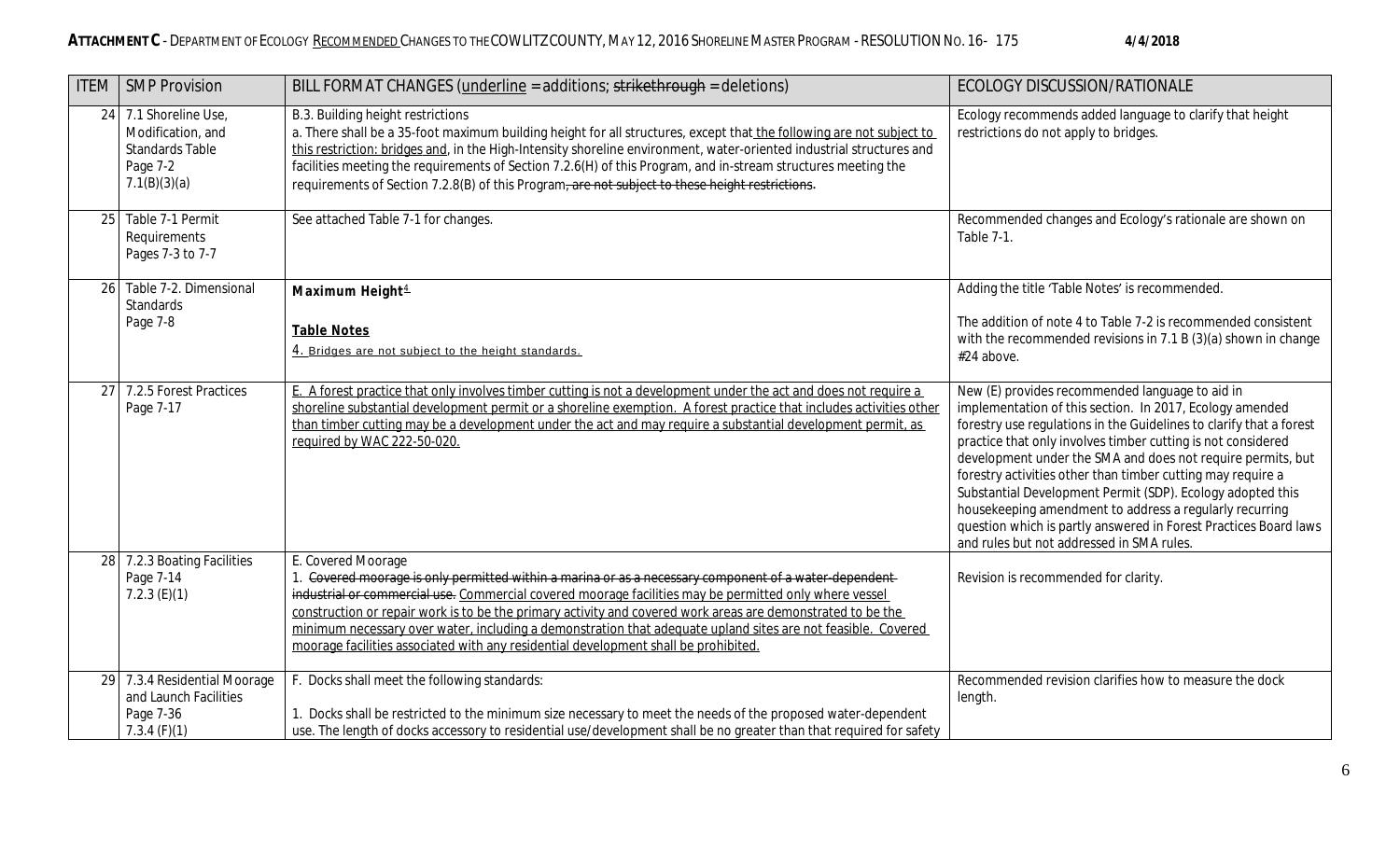| <b>ITEM</b> | <b>SMP Provision</b>                                | BILL FORMAT CHANGES (underline = additions; strikethrough = deletions)                                                                                                                                                                                                                                                                                                                                                                                                                                                                                                                                                                                                                                                                                                                                                                                                                                                                                                                                                                                                                                                                                                                                                                                                                                                                                                                                                                                                                                                                  | ECOLOGY DISCUSSION/RATIONALE                                                                                                                                                                                                                                                      |
|-------------|-----------------------------------------------------|-----------------------------------------------------------------------------------------------------------------------------------------------------------------------------------------------------------------------------------------------------------------------------------------------------------------------------------------------------------------------------------------------------------------------------------------------------------------------------------------------------------------------------------------------------------------------------------------------------------------------------------------------------------------------------------------------------------------------------------------------------------------------------------------------------------------------------------------------------------------------------------------------------------------------------------------------------------------------------------------------------------------------------------------------------------------------------------------------------------------------------------------------------------------------------------------------------------------------------------------------------------------------------------------------------------------------------------------------------------------------------------------------------------------------------------------------------------------------------------------------------------------------------------------|-----------------------------------------------------------------------------------------------------------------------------------------------------------------------------------------------------------------------------------------------------------------------------------|
|             |                                                     | and practicality for the residential use. The maximum length for residential docks shall be limited to either sixty<br>(60) feet as measured horizontally perpendicular from the OHWM or the length necessary to provide a minimum<br>of six (6) feet of water depth. The maximum width for residential docks shall be limited to six (6) feet. The<br>dimensional standards may be adjusted as required by conditions of state and federal agency permits or<br>authorizations, if the Director finds that such adjustment will better preserve ecological functions.                                                                                                                                                                                                                                                                                                                                                                                                                                                                                                                                                                                                                                                                                                                                                                                                                                                                                                                                                                  |                                                                                                                                                                                                                                                                                   |
|             | 30 8.6.9 Rulings to state<br>Page 8-9               | 8.6.9 Rulings to State Filing permits with the State<br>Any ruling final decision on an application for a shoreline permit under authority of this Program, whether it is an<br>approval or denial, shall, with the transmittal of the ruling decision to the applicant, be filed concurrently with<br>Ecology and the Attorney General by the County. Filing shall occur in accordance with RCW 90.58.140(6) and WAC<br>173-27-130.                                                                                                                                                                                                                                                                                                                                                                                                                                                                                                                                                                                                                                                                                                                                                                                                                                                                                                                                                                                                                                                                                                    | Recommended changes to clarify the intent and purpose.                                                                                                                                                                                                                            |
| 31          | 8.6.10 Appeals<br>Page 8-9                          | A. Level I SSDP decisions or exemption decisions may be appealed, by applicants or parties of record, to the<br>Hearing Examiner. Any such appeal shall be filed in writing within 20 calendar days of the issuance of the decision.<br>The Director shall provide the Hearing Examiner with findings and documentation relating to the decision being<br>appealed. The appellant carries the burden of proof on appeal.<br>B. Any person aggrieved by the granting, denying, or rescinding of a permit on shorelines of the state pursuant to<br>RCW 90.58.140 may seek a review from the Shorelines Hearings Board by filing a petition for review within twenty-<br>one (21) days of the "date of filing" of the decision as provided for in RCW 90.58.140(6).<br>A. Any person aggrieved by the granting, denying, or rescinding of a permit on shorelines of the state pursuant to<br>RCW 90.58.140 may seek a review from the Shoreline Hearings Board by filing a petition for review within<br>twenty-one (21) days of the "date of filing" of the decision as provided for in RCW 90.58.140(6).<br>Level I SSDP decisions or exemption decisions may be appealed, by applicants or parties of record, to the<br>B.<br>Hearing Examiner. Any such appeal shall be filed in writing within 20 calendar days of the issuance of the<br>decision. The Director shall provide the Hearing Examiner with findings and documentation relating to the<br>decision being appealed. The appellant carries the burden of proof on appeal. | Ecology recommends reversing the order of the two provisions.<br>This will put them in the correct sequence of timing, with any<br>local appeal occurring prior to an appeal to the Shorelines<br>Hearings Board.<br>A typographical correction is made to the name of the Board. |
| 32          | 8.14 Amendments<br>Authorized<br>Pages 8-16 to 8-17 | E. The Shoreline Master Program shall be periodically reviewed beginning on or before June 30, 2021 and every<br>eight years thereafter, and revised as necessary to reflect changing local circumstances, new information or<br>improved data, and changes in State statutes and regulations. This review process shall be consistent with the<br>requirements in WAC 173-26.                                                                                                                                                                                                                                                                                                                                                                                                                                                                                                                                                                                                                                                                                                                                                                                                                                                                                                                                                                                                                                                                                                                                                          | Ecology recommends the addition of this language consistent<br>with RCW 90.58.080 and WAC 173-26-090.                                                                                                                                                                             |